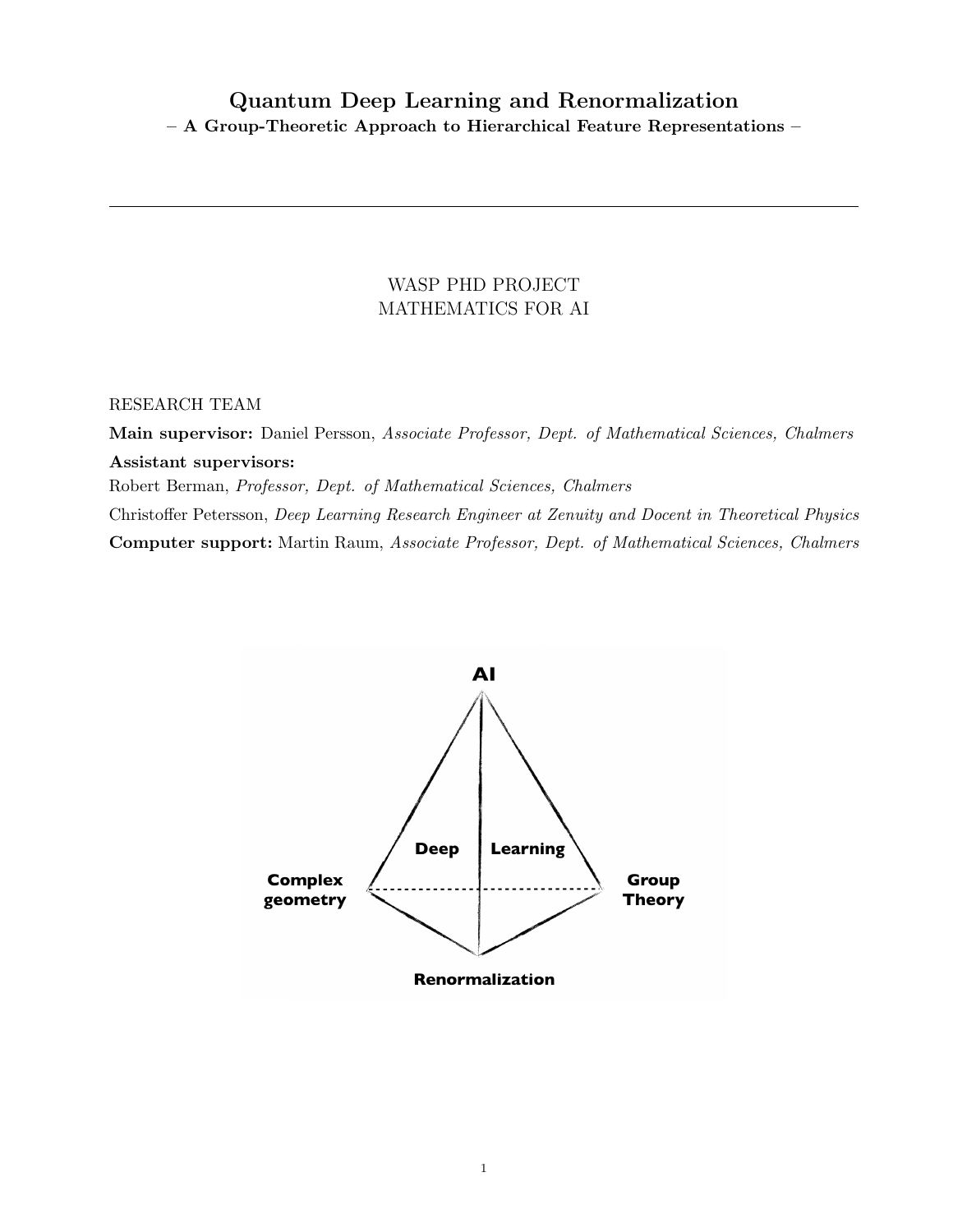#### **ABSTRACT**

Deep learning is an approach to machine learning that uses multiple transformation layers to extract hierarchical features and learn descriptive representations of the input data. It has been enormously successful in tasks such as computer vision, speech recognition and language processing. However, despite these successes we are lacking a fundamental understanding of why it works. It is therefore imperative to develop an understanding of the mathematical structures underlying deep learning. The PhD project will address this from the point of view of group theory combined with insights from theoretical physics. The project also has intriguing relations with gradient flows in complex geometry.

#### Research project description

Group theory and deep learning. The basic idea of deep learning (DL) is that learning processes takes place in multi-layer networks known as Deep Neural Networks (DNN) of "artificial neurons", where each layer receives data from the preceding layer and processes it before sending it to the subsequent layer. Suppose one wishes to categorize some data sample  $X$  according to which class  $Y$ it belongs to. As a simple example, the input sample  $X$  could be an image and the output  $Y$  could be a binary classification of whether a dog or a cat is present in the image. The first layers of a (convolutional) DNN would learn some basic low-level features, such as edges and contours, which are then transferred as input to the subsequent layers, which would learn more sophisticated high-level features, such as combinations of edges, legs and ears. The learning process takes place in the sequence of hidden layers, until finally producing an output  $\hat{Y}$ , which is to be compared with the correct image class Y. The better the learning algorithm, the closer the DNN predictions  $\hat{Y}$  will be to Y on new data samples it has not trained on. In short, one wishes to minimize the *loss function*, which measures the difference between the output  $\hat{Y}$  and the class Y.

Concretely, one can represent the transformation from one layer to the next as a linear map  $\mathbb{R}^n \to$  $\mathbb{R}^k$ , combined with a non-linear transformation  $f : \mathbb{R} \to \mathbb{R}$ , called the *activation function*. Let the vector  $\mathbf{x} \in \mathbb{R}^n$  represent the input data and let W be the weight matrix of learnable parameters which realizes the linear transformation from one layer to the next. Then the output from each layer is given by  $f(Wx + b) \in \mathbb{R}^k$ , where f acts component-wise on vectors and b is a "bias"-vector of learnable parameters which, together with  $W$ , combines into an affine transformation of  $x$ .

Once some important feature has been identified, or learned, this information may propagate unchanged through the subsequent layers, and hence be preserved throughout the correspondning transformations. By analogy with terminology from group theory a feature is thus learned if it is invariant under a transformation. So, one can interpret the learning process of a particular feature  $F$  as searching for transformations T that stabilizes it, i.e. such that  $T(F) = F$ . In group theory one can study the orbits of some element  $s$  of a set  $S$  with respect to a group  $G$ , i.e one studies the orbit  $\mathcal{O}_x = \{gxg^{-1} | g \in G\}$ . The set S will be decomposed into unions of such obits according to a partial ordering into successively larger and larger orbits  $\mathcal{O}_0, \mathcal{O}_1, \ldots$ , where  $\mathcal{O}_0$  is the trivial orbit,  $\mathcal{O}_1$  the smallest non-trivial orbit (the minimal orbit), etc. From this perspective, we can associate simpler features with smaller orbits; hence, the process of learning the simplest features is analogous to searching for minimal orbits [\[1\]](#page-3-0). Although the DNNs do not form groups in the strict sense, they still exhibit an approximate group structure, called shadow group [\[1\]](#page-3-0), in which the above analogy can be utilized.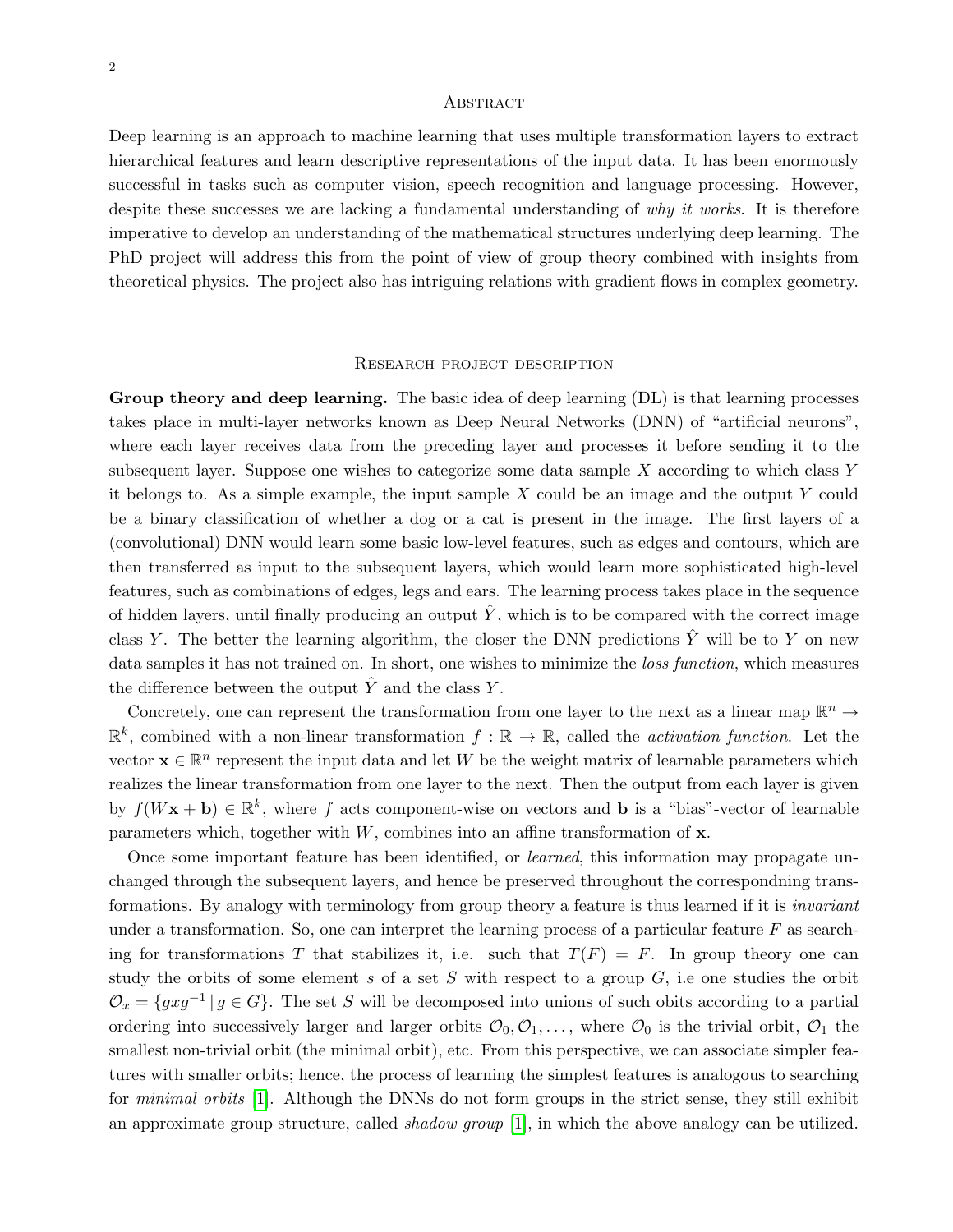The upshot of these observations is that learning algorithms can be mapped to the group theory problem of finding minimal orbits. This is promising since it provides steps towards a mathematical framework underlying deep learning. Minimal orbits also play an important role in representation theory and thus this opens up a vast "tool box" for further studies, which the project aims to exploit.

Deep Learning and Renormalization. There are also close analogies between the hierarchical learning algorithm, in which low-level feature representations are transformed and combined into semantic meaningful high-level feature representations, and the concept of renormalization group flow in theoretical physics [\[2\]](#page-3-1). This implements the idea of course graining which is key to deep learning. In statistical mechanics, renormalization provides a way to "integrate out" degrees of freedom that are irrelevant at large scales. In other words, it is a process that isolates the most important features of a physical system, while throwing away the less important information. This mirrors the process of DL where the input could be a picture involving millions of numbers in terms of pixel values, while the output could be a simple binary classification ("dog" or "cat").

This heuristic comparison between deep learning and renormalization was made concrete in a seminal paper by Mehta and Schwab [\[2\]](#page-3-1). They were able to provide an exact mapping between a specific model of renormalization known as *block spin renormalization* and a DNN based on so called *restricted* Boltzmann machines. In restricted Boltzmann machines the neurons in each layer only communicate with the some of the neurons in the next layer, and the interactions are controlled by a Boltzmann distribution. In this correspondence the problem of minimizing the difference between the object Y and the output  $\hat{Y}$  can be phrased as the optimization problem of minimizing the difference between the free energies of the initial system and the renormalized one.

The theory of renormalization is also an enormously powerful technical and conceptual tool in quantum field theory, playing a crucial role in the standard model of particle physics. The results of Mehta and Schwab only employs a very simple model for renormalization and it is natural to seek a deeper connection between DL and renormalization in quantum field theory. It would also be very interesting to explore potential relations to entanglement renormalization and the associated tensor networks in quantum information theory  $|4|$ . The aim of the PhD project is to combine the insights from group theory and representation theory, as well as the renormalization group in statistical physics and quantum theory to further our understanding of the mathematical structures behind deep learning.

Connections with complex geometry. The optimization problem in DL can be formulated in terms of a gradient descent flow on the parameter space of the DNN, the goal being to minimize the loss function. This opens the window towards intriguing connections with other parts of current mathematics, in particular complex geometry. In recent years a formalism has been developed that allows to understand certain classes of complex geometries (K¨ahler-Einstein geometries) as macroscopic limits of a microscopic random point processes in statistical mechanics [\[5\]](#page-3-3). The process of passing from the microscopic point process to the macroscopic geometry is analogous to the course graining that takes place in passing to higher layers in the DNN. Moreover, the Kähler-Einstein geometry corresponds to a minimum of a certain functional (the K-energy), which is reminiscent of the loss functions in DNNs. There also appear to be close connections between the (stochastic) gradient flows that appear both in the complex geometric and in the DNN settings. A secondary aim of the PhD project will therefore be to explore these connections.